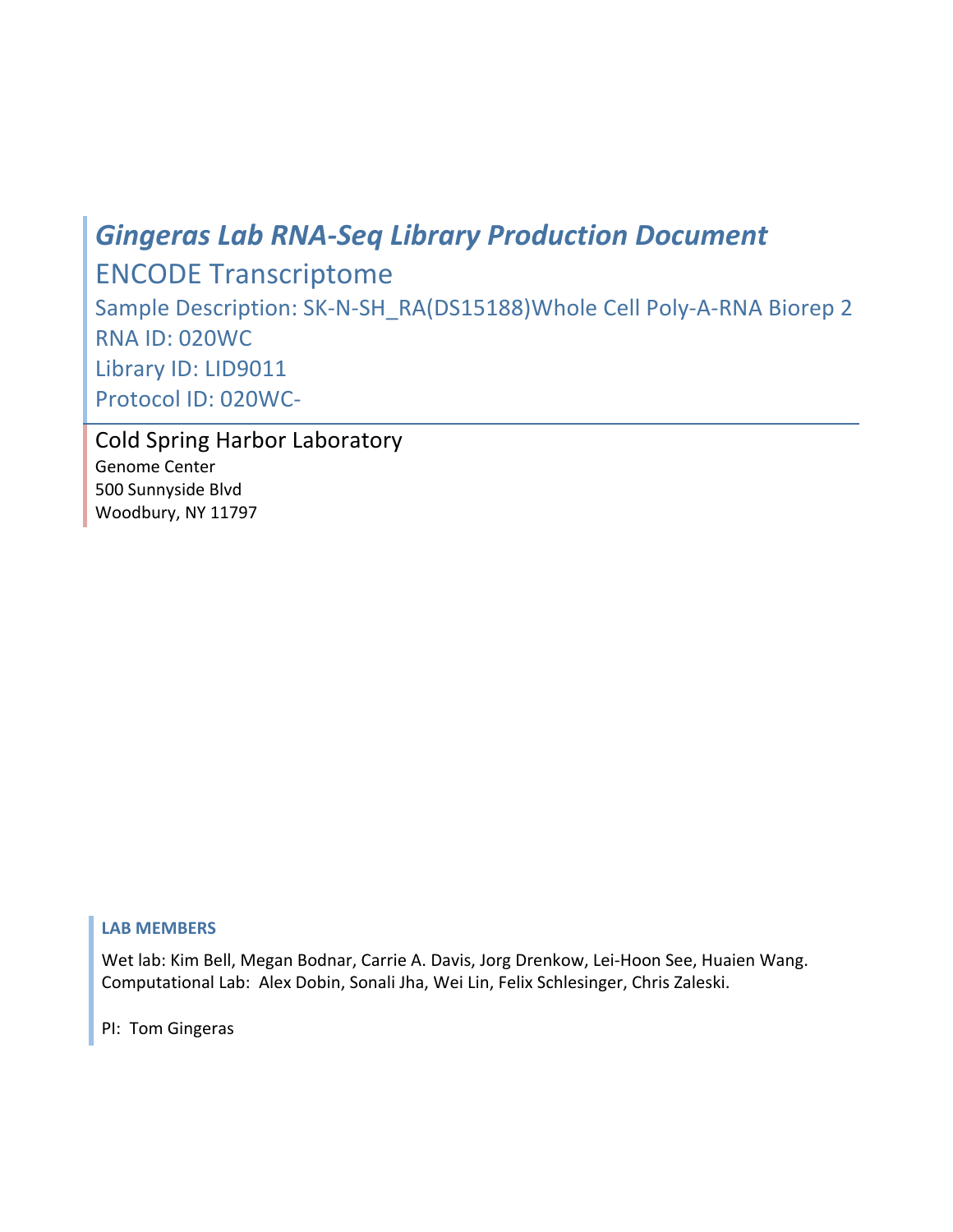**CELL CULTURE**: Cells are grown according to the ENCODE growth protocol and standards. Each bioreplicate grown and isolated independently.

## **RNA ISOLATION**:

#### **Kits: miRNeasy Mini kit (QIAGEN cat#:217004) RNeasy MinElute cleanup kit (QIAGEN cat#:74204)**

- 1. Regular harvest and count cells and centrifuge for 10 min at 1900 rpm 4°C.
- 2. Completely aspirate supernatant.
- 3. Resuspend all pellets in 10-30 mL of cold PBS by pipetting up and down.
- 4. Centrifuge for 5 min at 2000 rpm 4°C.
- 5. Carefully aspirate the supernatant.
- 6. Add QIAzol Lysis Reagent to the pellet and vortex to mix.
- 7. If number of cells is  $\leq 3x10^6$  then vortex for 1 min to homogenize the cells.
	- If number of cells is  $>3x10^6$  homogenize by placing 700  $\mu$ L of sample into a QIAshredder homogenizer and centrifuge for 2.5 min at maximum speed.
- 8. Place the tube(s) containing the homogenate on the benchtop at room temperature (15-25°C) for 5 min.
- 9. Add 20% volumes of chloroform to the homogenate and cap it securely. Shake the tube vigorously for 15 s.
- 10. Place the tube containing the homogenate on the benchtop at room temperature for 2-3 minutes.
- 11. Centrifuge the homogenate for 15 min at 12,000 x g at 4°C.
- 12. Transfer the upper, colorless, aqueous phase containing the RNA to a new collection tube.

13. Add and equal volume of 70% ethanol and mix thoroughly by vortexing. Do not centrifuge.

14. Pipet 700 µL of the sample including any precipitate that may have formed into an RNeasy Mini spin column placed in a 2 mL collection tube. Close the lid gently and centrifuge at ≥8000 x g (≥10,000 rpm) for 30 s at room temperature. Repeat this step until the whole sample has been pipetted into the spin column and discard the flow-through each time.

15. Pipet the flow-through (which contains miRNA) into a 2 mL RNase free tube. The spin column contains the large RNA.

## **Large RNA Purification**

L1. Pipet 700 uL Buffer RWT into the RNeasy Mini spin column from step 15. Close the lid gently and centrifuge for 30 at ≥8000 x g (≥10,000 rpm) to wash the spin column membrane. Discard the flow through.

L2. Add 500 µL Buffer RPE to the RNeasy Mini spin column. Close the lid gently and centrifuge for 30 s at ≥8000 x g (≥10,000 rpm) to wash the spin column membrane. Discard the flow through.

L3. Add another 500 µL Buffer RPE to the RNeasy Mini spin column. Close the lid gently and centrifuge for 30 s at ≥8000 x g (≥10,000 rpm) to wash the spin column membrane. Discard the flow through and the collection tube.

L4. Place the RNeasy Mini spin column in a new 2 mL collection tube. Open the lid and centrifuge at full speed for 1 min. L5. Transfer the RNeasy Mini spin column to a new 1.5 ml collection tube. Pipet 30-50 µL RNase-free water directly onto the RNeasy Mini spin column membrane. Close the lid gently. Wait one minute and then centrifuge for 1 min at ≥8000 x g (≥10,000 rpm) to elute the total RNA (containing large RNA).

L6. If the expected RNA yield is >30 µg, repeat step L5 with an additional volume of 30-50 µL RNase-free water. Elute into the same collection tube.

L7. Proceed to ethanol precipitation.

## **Ethanol Precipitation**

- 1. Add 2.5 volumes of 100% ethanol and 1/10 volumes of NaOAc PH 5.5 to the eluted RNA.
- 2. Freeze in -80°C for at least 30 min.
- 3. Centrifuge for 35 min at max speed at 4°C.
- 4. Pipette and discard the supernatant making sure not to touch the pellet of RNA.
- 5. Wash with 1 mL of 70% ethanol and centrifuge at max speed for 5 min.
- 6. Pipette and discard the supernatant.
- 7. Open the cap and speed vacuum at low heat for 3-5 min making sure that the pellet is dry.
- 8. Resuspend the pellet with RNase-free water.

## **DNase Digest (same for Small and Large RNA)**

|                         | 100 µL Sample (100 µg | 50 µL Sample    |
|-------------------------|-----------------------|-----------------|
| Reagents                | RNA max)              | (50 µg RNA max) |
| Total RNA (100 µg max)  | 78 uL                 | 39 uL           |
| 10X One-phor-all Buffer | 10 uL                 | -5 uL           |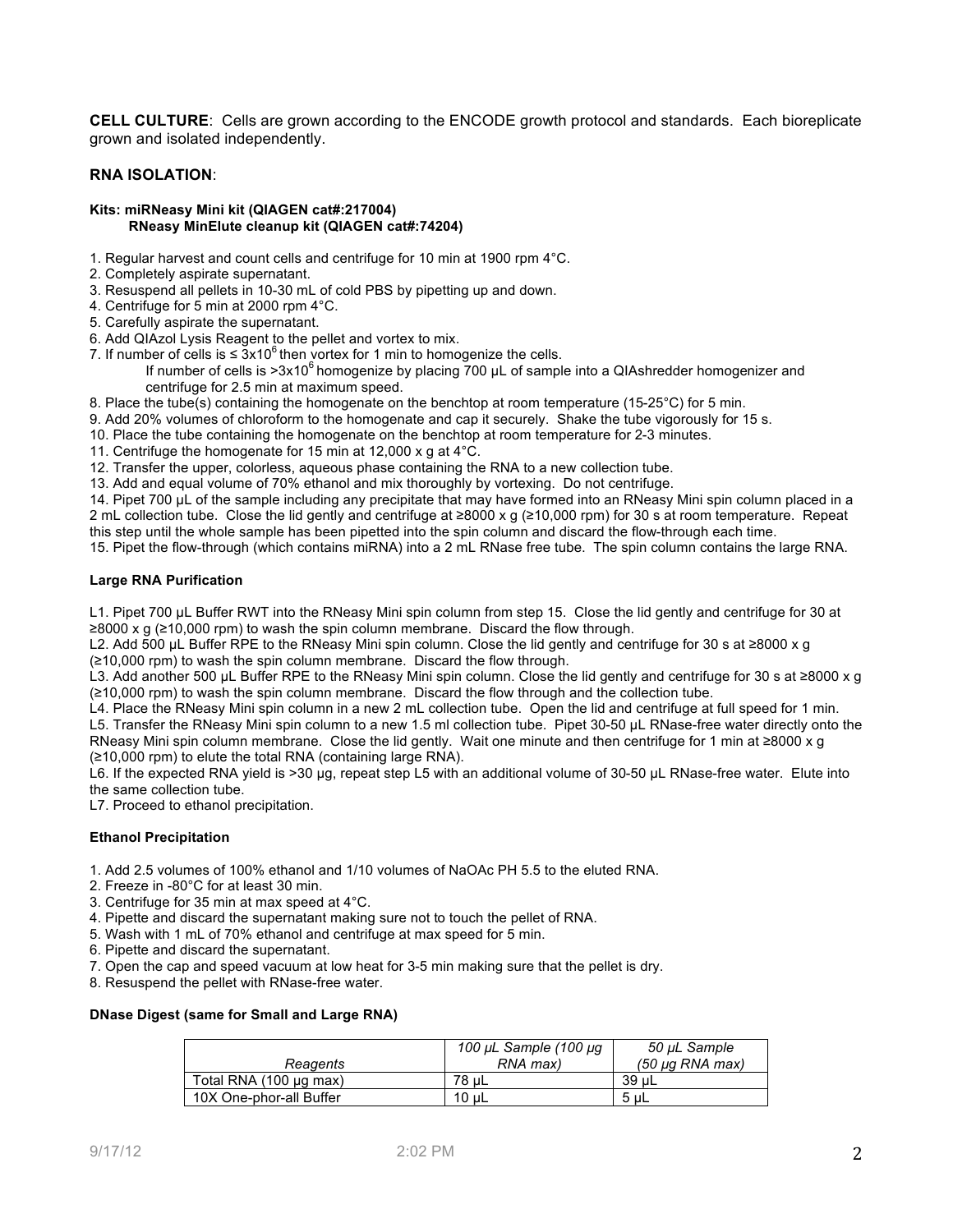| 10 U/uL DNase/RNase Free  | 8 uL      | uL<br>4 |
|---------------------------|-----------|---------|
| 20 U/uL RNasin/anti-RNase | ' uL<br>4 | $2u$ L  |
| Total Volume              | 100 uL    | 50 uL   |

1. Add all reagents to resuspended RNA and pipette to mix well.

2. Place in a 37°C waterbath for 30 min.

3. Proceed to RNA Cleanup, which is different for Small and Large RNA.

## **Large RNA Cleanup**

1. Add 350 µL Buffer RLT to the 100 µL (100 µg) sample of RNA. Vortex to mix well.

2. Add 250 µL of 100% ethanol to the reaction and mix by inverting.

3. Transfer the 700 µL of sample to an RNeasy mini spin column placed in a 2 mL collection tube. Close the lid gently and centrifuge for 30 s at 8000 x g  $(≥10,000$  rpm). Discard the flow through.

4. Add 700 µL Buffer RW1 to the RNeasy mini spin column. Close the lid gently and centrifuge for 30 s at 8000 x g (≥10,000 rpm). Discard the flow through.

5. Repeat Step 4.

6. Add 500 µL Buffer RPE to the RNeasy mini spin column. Close the lid gently and centrifuge for 30 s at 8000 x g (≥10,000 rpm). Discard the flow through.

7. Repeat Step 6.

8. Transfer the RNeasy spin column to a new collection tube. Centrifuge for 2 min at 10,000 x g to dry the RNeasy membrane.

9. Place the RNeasy spin column into a new 1.5 mL collection tube and discard the old tube. Add 30-50 µL of RNase-free water directly on the spin column membrane. Close the lid gently and let stand for 1 min. Centrifuge for 1 min at 10,000 x g to elute the RNA.

10. Add another 30-50 µL of RNase-free water onto the membrane using the same centrifuge tube. Wait 1 min and then centrifuge for 1 min at 10,000 x g to elute the RNA.

11. Proceed to ethanol precipitation.

#### **Ethanol Precipitation**

1. Add 2.5 volumes of 100% ethanol and 1/10 volumes of NaOAc PH 5.5 to the eluted RNA.

- 2. Freeze in -80°C for at least 30 min.
- 3. Centrifuge for 30 min at max speed at 4°C.
- 4. Pipette and discard the supernatant making sure not to touch the pellet of RNA.
- 5. Wash with 1 mL of 70% ethanol and centrifuge at max speed for 5 min.
- 6. Pipette and discard the supernatant.
- 7. Open the cap and speed vacuum at low heat for 5 min making sure that the pellet is dry.
- 8. Resuspend the pellet with RNase-free water.

## **POLY-A+ SELECTION:**

#### **Qiagen mRNA Isolation Protocol (using Oligotex mini kit)**

The batch protocol has been used for the recent library production, but from other experience the spin column protocol (listed in the handbook prior to the batch protocol) gives the same results (as far as bioanalyzer image goes)

#### **Important notes before starting**

• This protocol may be necessary if you are using impure total RNA or if you are unsure about the purity of your total RNA. Many isolation procedures do not remove contaminants such as protein that can clog Oligotex spin columns. Better results are generally obtained with purer starting material.

#### • **Heat Oligotex Suspension to 37°C in a water bath or heating block. Mix by vortexing, and then place at room temperature.**

#### • **Heat a water bath or heating block to 70°C, and heat Buffer OEB.**

• Review the introductory material on pages 12–19 before starting.

• If working with RNA for the first time, please read Appendix A (page 76).

• Determine the amount of total RNA in the RNA sample (see "Quantification of starting RNA", page 18).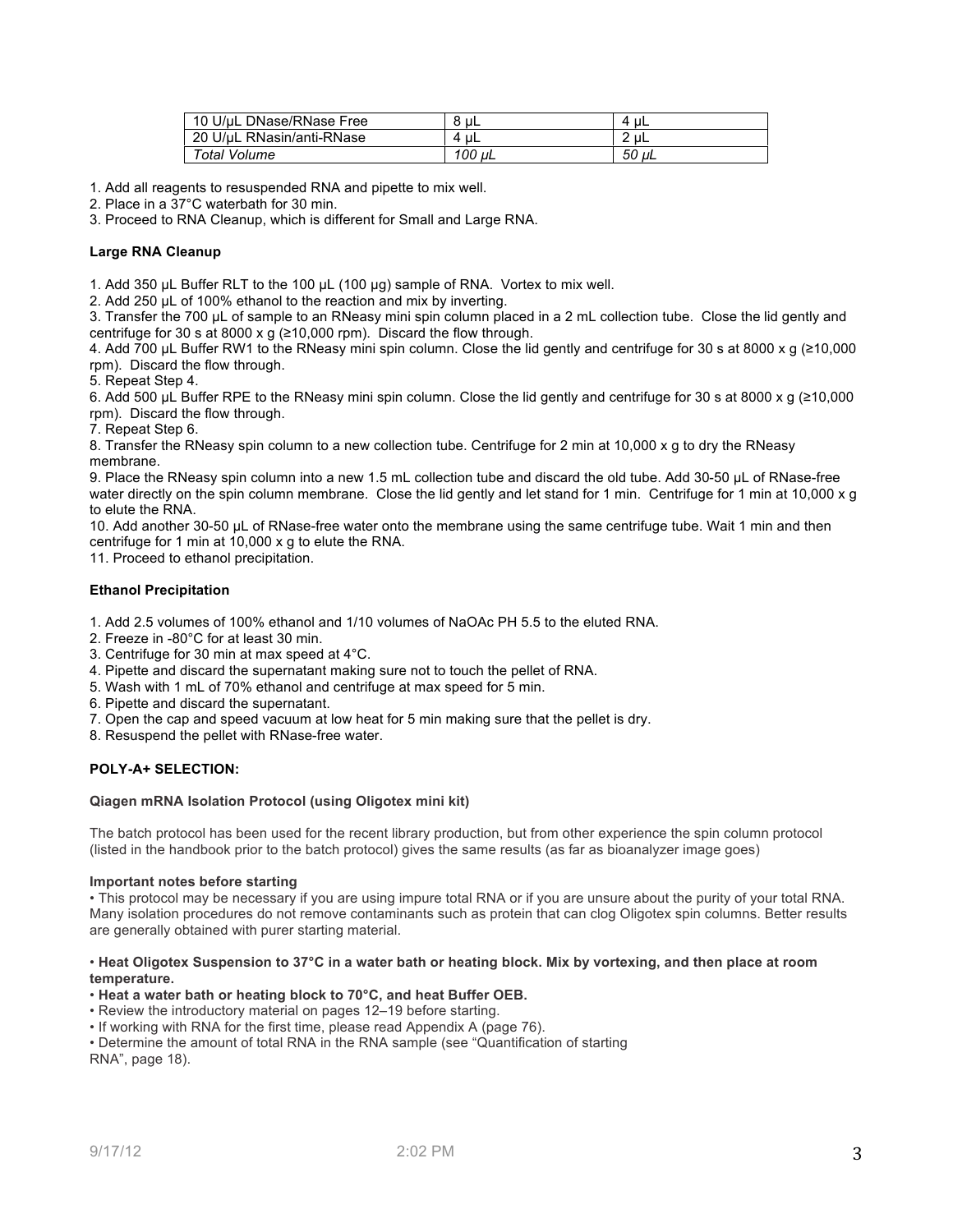• Buffer OBB may (and almost always does) form a precipitate upon storage. If necessary, redissolve by warming at 37°C for approximately 10 minutes, and then place at room temperature. You can wrap the OBB bottle in parafilm and carefully, partially, submerge it in the water bath, or aliquot the needed amount in 1.5ml tubes and use the heat block

• Unless otherwise indicated, all protocol steps, including centrifugation, should be performed at 20 to 30°C (room temp).

• All centrifugation steps should be performed in a microcentrifuge at maximum speed (14,000–18,000 x *g*).

## **Procedure**

**1. Determine the amount of starting RNA. Do not use more than 3 mg total RNA. Pipet total RNA into an RNase-free 1.5 ml microcentrifuge tube, and adjust the volume with RNase-free water (if necessary) to the volume indicated in Table 5.**

**Note:** The initial volume of the RNA solution is not important so long as the volume can be brought up to the indicated amount with RNase-free water. If starting with precipitated RNA, dissolve the RNA pellet in the appropriate amount of RNase-free water by heating the tube for 3 min at 60°C followed by vortexing for 5 s and sharply flicking the tube. Repeat at least twice.

**2. Add the appropriate volume of Buffer OBB and Oligotex Suspension (see Table 5). Mix the contents thoroughly by pipetting or flicking the tube.** 

| <b>Total RNA</b> | <b>Add RNAse free</b><br>water to: | Buffer OBB (ul) | <b>Oligotex Suspension</b><br>(ul) | Prep size |
|------------------|------------------------------------|-----------------|------------------------------------|-----------|
| $≤0.25$ mg       | 250 ul                             | 250             | 15                                 | Mini      |
| $0.25 - 0.50$ mg | 500ul                              | 500             | 30                                 | Midi      |
| $0.50 - 0.75$ mg | 500ul                              | 500             | 45                                 | Midi      |
| $0.75 - 1.00$ mg | 500ul                              | 500             | 55                                 | Midi      |
| $1.0 - 1.5$ mg   | 650ul                              | 650             | 85                                 | Maxi      |
| $1.5 - 2.0$ mg   | 650ul                              | 650             | 115                                | Maxi      |
| $2.0 - 2.5$ mg   | 650ul                              | 650             | 135                                | Maxi      |
| $2.5 - 3.0$ mg   | 650ul                              | 650             | 175                                | Maxi      |

#### **Table 5. Buffer amounts for Oligotex mRNA Batch Protocol**

\*We generally use slightly more than the recommended amount of beads (~5ul)

**3. Incubate the sample for 3 min at 70°C in a water bath or heating block.**

This step disrupts secondary structure of the RNA.

**4. Remove sample from the water bath/heating block, and place at 20 to 30°C for**

**12 min (**manual says 10, we say 12)**.**

This step allows hybridization between the oligo dT30 of the Oligotex particle and the poly-A tail of the mRNA.

**5. Pellet the Oligotex:mRNA complex by centrifugation for 2 min at maximum speed (14,000–18,000 x** *g***), and carefully remove the supernatant by pipetting.**

Loss of the Oligotex resin can be avoided if approximately 50  $\mu$  of the supernatant is left in the microcentrifuge tube. The remaining solution will not affect the procedure. **Note:** Save the supernatant until certain that satisfactory binding and elution of poly A+ mRNA has occurred. **We save the supernatant always, as to save the A- fraction. (see protocol for purifying A- at the end of the A+ steps)**

**6. Resuspend the Oligotex:mRNA pellet in 1 ml Buffer OW2 by vortexing or pipetting (pipetting works better, be sure to resuspend well) Pellet the Oligotex:mRNA complex by centrifugation for 2 min at maximum speed, and carefully remove the supernatant by pipetting.**

Loss of the Oligotex resin can be avoided if approximately 50 µl of the supernatantis left in the microcentrifuge tube. The remaining solution will not affect the procedure.

**7. Repeat step 6 once.**

**8. Add 20–100 µl hot (70°C) Buffer OEB. Pipet up and down 10-15 times to resuspend the resin, and centrifuge for 2 min at maximum speed. Carefully transfer the supernatant, containing the eluted poly A+ mRNA, to a small spin column, close column and set aside.**

**\*We always use 100ul, it gives better yields.** 

**Note:** The volume of Buffer OEB used depends on the expected or desired concentration of poly A+ mRNA. Ensure that Buffer OEB does not cool significantly during handling. Remember that small volumes cool down quickly. With multiple samples, it may be necessary to place the entire microcentrifuge tube (with Oligotex and sample) into a 70°C heating block to maintain the temperature while preparing the next samples.

**9. To ensure maximal yield, add another 20–100 µl hot (70°C) Buffer OEB to the**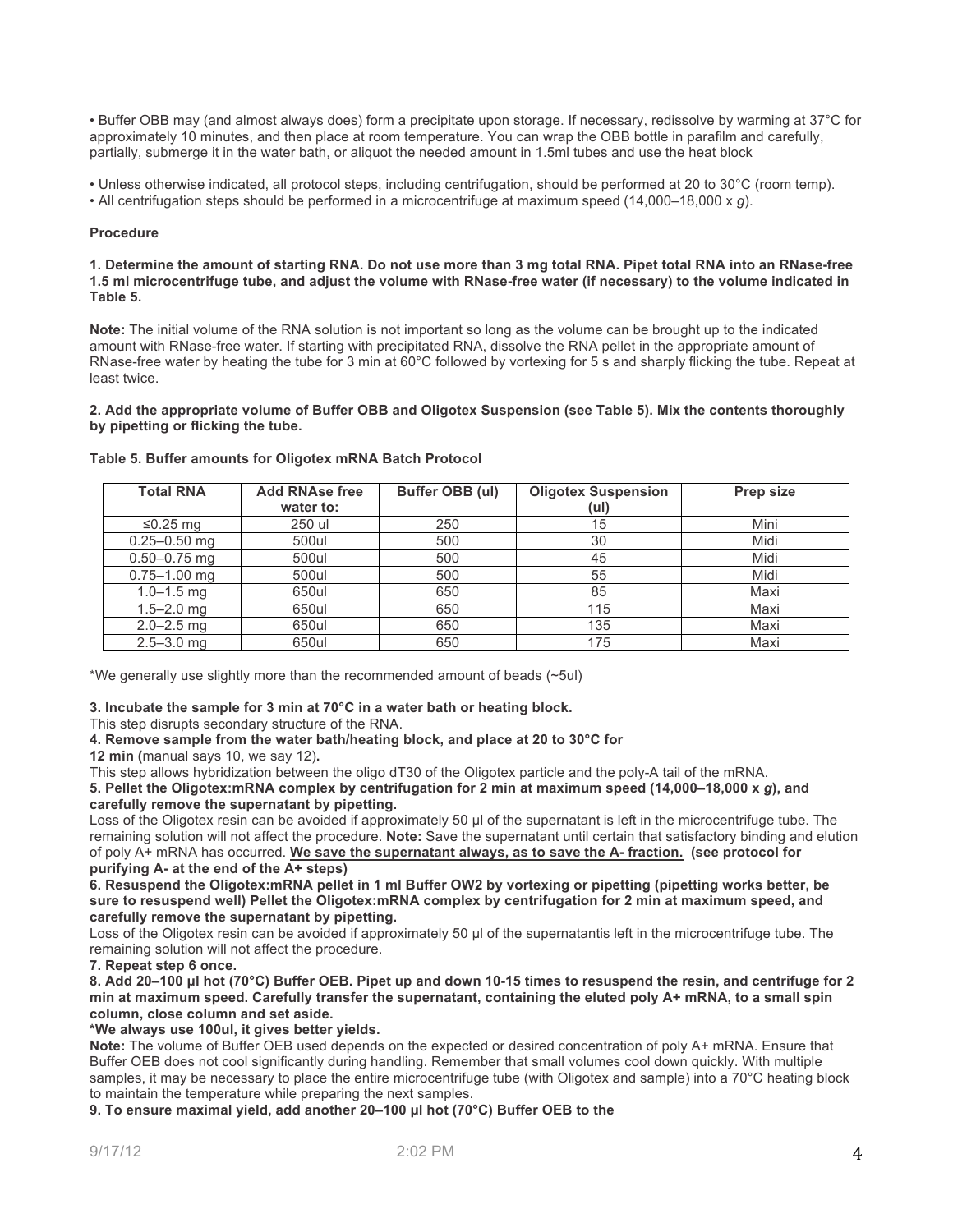**Oligotex pellet. Pipet up and down 10-15 times to resuspend the resin, and centrifuge for 2 min at maximum speed. Carefully transfer the supernatant, containing the eluted poly A+ mRNA, into the spin filter with the previous 100ul of eluate.** 

**10. Spin filter column for 2 min at 18000xg to remove any remaining Oligotex suspension from the A+ RNA. 11. EtOH precipitate.** 

## **A- fraction purification**

Using the saved the A- fraction from oligo-dT selection (the first supernatant)

2 more rounds of Oligotex selection, to remove any remaining A+ RNA-

Add 20ul Oligotex suspension to supernatant (A- fraction) Mix well by pipetting Put in 70° heatblock for 3 minutes Put at room temp. for 12 minutes, mix by inverting the tubes every so often Spin at 18000xg at room temp for 2 minutes to pellet the Oligotex Remove and keep supernatant

Repeat once more.

EtOH precipitate Resuspend in ~100ul (depends on size of pellet) Measure concentration with nanodrop Check quality with nanochip on bioanalyzer

## **RIBOMINUS TREATMENT**:

#### **Hybridization Step**

Instructions are provided below to perform hybridization for 1–10 ug of your total RNA sample with the RiboMinus™ Eukaryote Probe. To process >10 ug total RNA sample, divide your sample into two samples, each containing <10 ug total RNA.

1. Set a water bath or heat block to 70–75°C.

2. To a sterile, RNase-free 1.5 mL microcentrifuge tube, add the following:

Total RNA (10 ug): <20 uL

RiboMinus™ Probe (15 pmol/L): 10 uL

Hybridization Buffer: 300 uL

3. Incubate the tube at 70–75°C for 5 minutes to denature RNA.

4. Allow the sample to cool to 37°C slowly over a period of 30 minutes by placing the tube in a 37°C water bath (a heat block works as well). To promote sequence-specific hybridization, it is important to allow slow cooling. **Do not** cool samples quickly by placing tubes in cold water.

5. While the sample is cooling down, proceed to **Preparing Beads**.

**\***An earlier version of this protocol says to use RNA in less than 20ul, add 10ul of probe and 300ul hybridization buffer, this larger volume means you need to precipitate the ribominused RNA in a 2ml tube at the end. Either way works. It doesn't change anything else expect the supernatant volumes and the precipitation tube size.

## **Preparing Beads**

1. Resuspend RiboMinus™ Magnetic Beads in its bottle by thorough vortexing.

2. Pipet 750 uL of the bead suspension into a sterile, RNase-free, 1.5 mL microcentrifuge tube.

3. Place the tube with the bead suspension on a magnetic separator for 1 minute. The beads settle to the tube side that faces the magnet. Gently aspirate and discard the supernatant.

4. Add 750 uL sterile, DEPC Water to the beads and resuspend beads by pipetting

5. Place tube on a magnetic separator for 1 minute. Aspirate and discard the supernatant.

6. Repeat Steps 4–5 once.

7. Resuspend beads in 750 uL Hybridization Buffer and transfer 250 µL beads to a new tube and maintain the tube at 37ºC for use at a later step.

8. Place the tube with 500 uL beads on a magnetic separator for 1 minute. Aspirate and discard the supernatant.

9. Resuspend beads in 200 uL Hybridization Buffer and keep the beads at 37°C until use.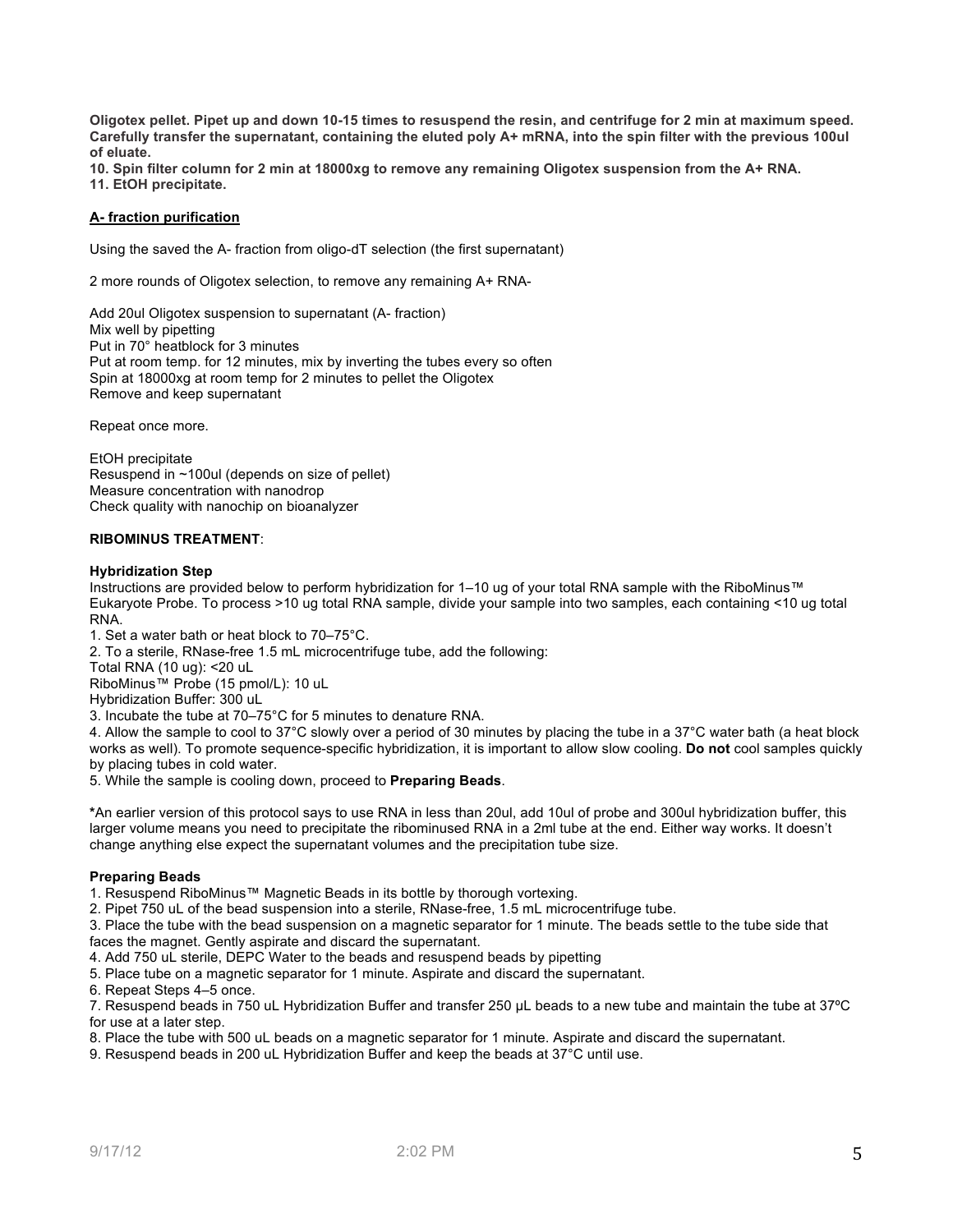## **Removing rRNA**

1. After the incubation at 37°C for 30 minutes of the hybridized sample (above), briefly centrifuge the tube to collect the sample to the bottom of the tube.

2. Transfer the sample (~120 uL- this will be ~330ul with the older protocol) to the prepared RiboMinus™ Magnetic beads from Step 9 (**Preparing Beads**, above). Mix well by pipetting up and down

3. Incubate the tube at 37°C for 15 minutes. During incubation, gently mix the contents occasionally. Briefly centrifuge the tube to collect the sample to the bottom of the tube.

4. Place the tube on a magnetic separator for 1 minute to pellet the rRNA-probe complex. **Do not discard the supernatant. The supernatant contains RiboMinus™ RNA.**

5. Place the tube with 250 µL beads from Step 7 (**Preparing Beads**, above) on a magnetic separator for 1 minute. Aspirate and discard the supernatant.

6. To this tube of beads, add ~320 µL (~500ul with older protocol) supernatant containing RiboMinus™ RNA from Step 4, above. Mix well by pipetting up and down or low speed vortexing.

7. Incubate the tube at 37°C for 15 minutes. During incubation, gently mix the contents occasionally. Briefly centrifuge the tube to collect the sample to the bottom of the tube.

8. Place the tube on a magnetic separator for 1 minute to pellet the rRNA-probe complex. **Do not discard the supernatant as the supernatant contains RiboMinus**™ RNA.

9. Transfer the supernatant (~ 320 uL- ~500ul with older protocol) containing **RiboMinus™ RNA** to a small filter column and spin at max speed for 2 minutes to remove any remaining magnetic particles.

10. Transfer flow through (ribominus RNA) to a new tube (1.5ml for small volume, 2ml for large volume)

11. EtOH precipitate with glycoblue

**SPIKE-INS**: NIST Spike-Ins beta set: Pool 14. 2 ng added to 100 ng of RNA. Use "corrected fasta" to map against.

**LIBRARY PROTOCOL:** Adapted from… *Transcriptome analysis by strand-specific sequencing of complementary DNA* Dmitri Parkhomchuk, Tatiana Borodina, Vyacheslav Amstislavskiy, Mariya Banaru, Linda Hallen, Sylvia Krobitsch, Hans Lehrach & Alexey Soldatov.

Use 100 ng of ribominused RNA (add spike ins, pool14 NIST beta) in 4.75ul or less of RNase free H20 for cDNA synthesis

## **cDNA- 1st strand:** Mix

4.75 ul sample r- RNA 2ul 50ng/ul random primers 2.5 50uM oligo-DT primer 2ul NIST spike-ins 1.25ul RNAse inhibitor Up to 12.5ul with RNAse free H20 if needed

98° 2 min 70° 5 min .1°/s ramp to 15° 15° 30 min .1°/s ramp to 25° 25° 10 min .1°/s ramp to 42° 42° 45 min .1°/s ramp to 50° 50° 15 min 75° 15 min 4° hold

**As soon as** 15 degrees is reached (after ~15min), pause program and add:

5ul 5X First Strand Buffer 1.25ul .1M MgCl2 1.25ul 10mM dNTPs 2.5ul .1M DTT

 $\_$ 22.5ul (total at this point)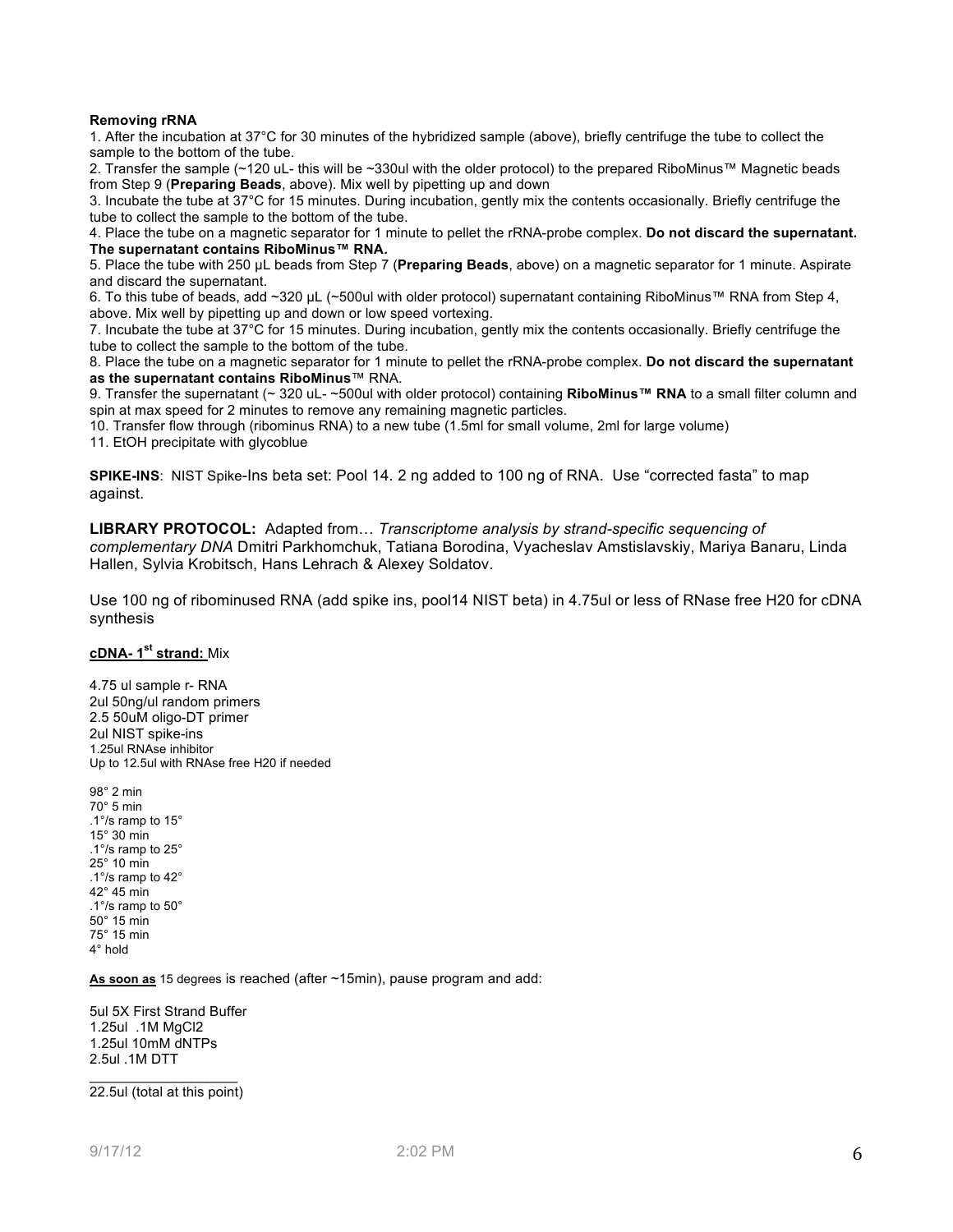After 30 minutes at 15 degrees, pause program and add (**before temp. ramp!**):

1.25ul Actinomycin-D (we have a 1mg/ml stock, dilute to 120ng/ul in 10mM Tris-Cp pH 7.6 before use) 1.25ul Superscript III

 $25$ ul final volume for  $1<sup>st</sup>$  strand reaction

 $\overline{\phantom{a}}$  , where  $\overline{\phantom{a}}$ 

Rest of reaction takes about 1 hour 40 minutes Then, 4 degree hold

Bring reaction volume to 100ul (add 75ul Rnase free H20) Add 5 volume PB (500ul) mix and apply to Minelute spin column Follow Qiagen Minelute cleanup protocol Elute 2 x 15ul EB

## **2nd Strand Synthesis**

Prepare 2<sup>nd</sup> strand mix: (22.5ul per sample)

1ul 5X 1<sup>st</sup> Strand Buffer 15ul 5X 2<sup>nd</sup> Strand Buffer .5ul MgCl2 1ul DTT 2ul dUNTPs .5ul E. coli DNA ligase 2ul E. coli DNA polymerase I .5ul RNAse H

22.5ul

 $\mathcal{L}=\mathcal{L}$ 

Mix: 30ul first strand reaction 22.5ul second strand mix 22.5ul RNase free H20

 $\mathcal{L}=\mathcal{L}$ 75ul final reaction volume

2 hours 16 degrees, 4 degrees hold in PCR machine Bringing volume to 100ul with H20, then add 500ul PB, follow minelute cleanup protocol Elute 2 x 26ul (fragmentation takes place in 50ul). Bioanalyzer- high sensitivity DNA chip (to see if cDNA is full length, peak should be around 1000bp- if it is not, you need to lessen fragmentation time)

## **Fragment cDNA: Covaris**

If machine is not on: Fill appropriate chambers with autoclaved DI water Run degas program (~30 minutes)

Transfer your 50ul cDNA sample to the sonicator tube (using pipette) Place on machine (snaps in) and run program degas60snapcap100ul (60s sonication) Run Bioanalyzer- high sensitivity DNA chip to check fragment size (peak should be 200-300)

## **End-Repair cDNA**

48ul sample 27ul H20 10ul T4 DNA ligase buffer with 10mM ATP ("10X ER") 4ul dNTP mix 10mM 5ul T4 DNA polymerase 3U/ul (NEB) 1ul Klenow DNA polymerase 5U/ul (NEB) 5ul T4 PNK 10U/ul (NEB)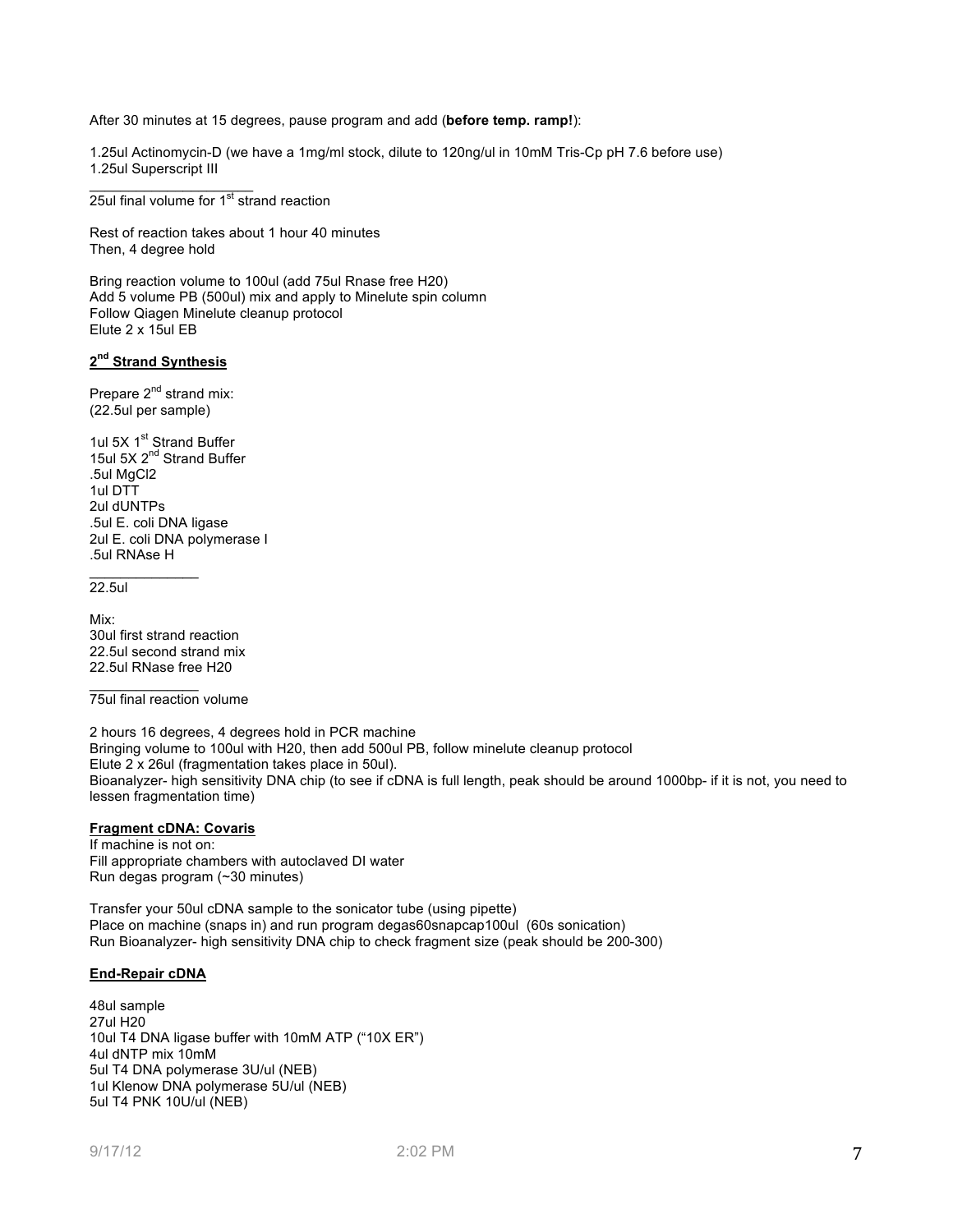#### $\overline{\phantom{a}}$  , where  $\overline{\phantom{a}}$ 100ul final volume

Room temp. 30min. Add 500ul PB, follow Minelute cleanup, elute 2 x 16ul

## **Addition of single <A> Base**

 $\overline{\phantom{a}}$  , where  $\overline{\phantom{a}}$  , where  $\overline{\phantom{a}}$  , where  $\overline{\phantom{a}}$ 

32ul eluted cDNA 5ul NEBuffer2 10ul dATP (1mM) 3ul Klenow fragment 3' to 5' exo- 5U/ul

## 50ul final volume

37 degrees, 30 min.

Bring volume to 100ul (add 50ul H20), then add 500ul PB Follow minelute cleanup, elute 1 x 19ul

#### **Adapter Ligation**

19ul eluted cDNA 25ul DNA ligase buffer 1ul adapter oligo mix 5ul DNA ligase 1U/ul (Enzymatics)

 $\overline{\phantom{a}}$  , where  $\overline{\phantom{a}}$ 

#### 50ul final volume

Room temp, 15 min. Bring volume to 100ul with H20 (add 50ul), then add 500ul PB Minelute cleanup, elute 1 x 15ul

#### **UNG Treatment**

15ul eluted cDNA 1.7ul 500 mM KCl 1ul UNG

37 degrees, 15 min 95 degrees, 10 min Hold on ice

Add 10ul loading buffer

Run on 2% Ultra-pure agarose gel for 2 hours, 70V (use 100bp ladder) Cut out 200bp band, and another band just slightly larger (freeze larger slice, -20)

If you do not see anything on the gel at this point, do not be alarmed, cut bands anyway

Use Qiaquick gel extraction kit, elute 2 x 15ul

## **PCR Amplification:** Mix

15ul eluted cDNA from gel-extraction (freeze remaining cDNA)- If you suspect you need more or less for good amplification, use more or less 1ul PE primer 1 1ul PE primer 2 50ul HF Phusion Mix 33ul H20 (adjust this volume according to how much cDNA was used)

 $\frac{1}{2}$ 100ul final PCR volume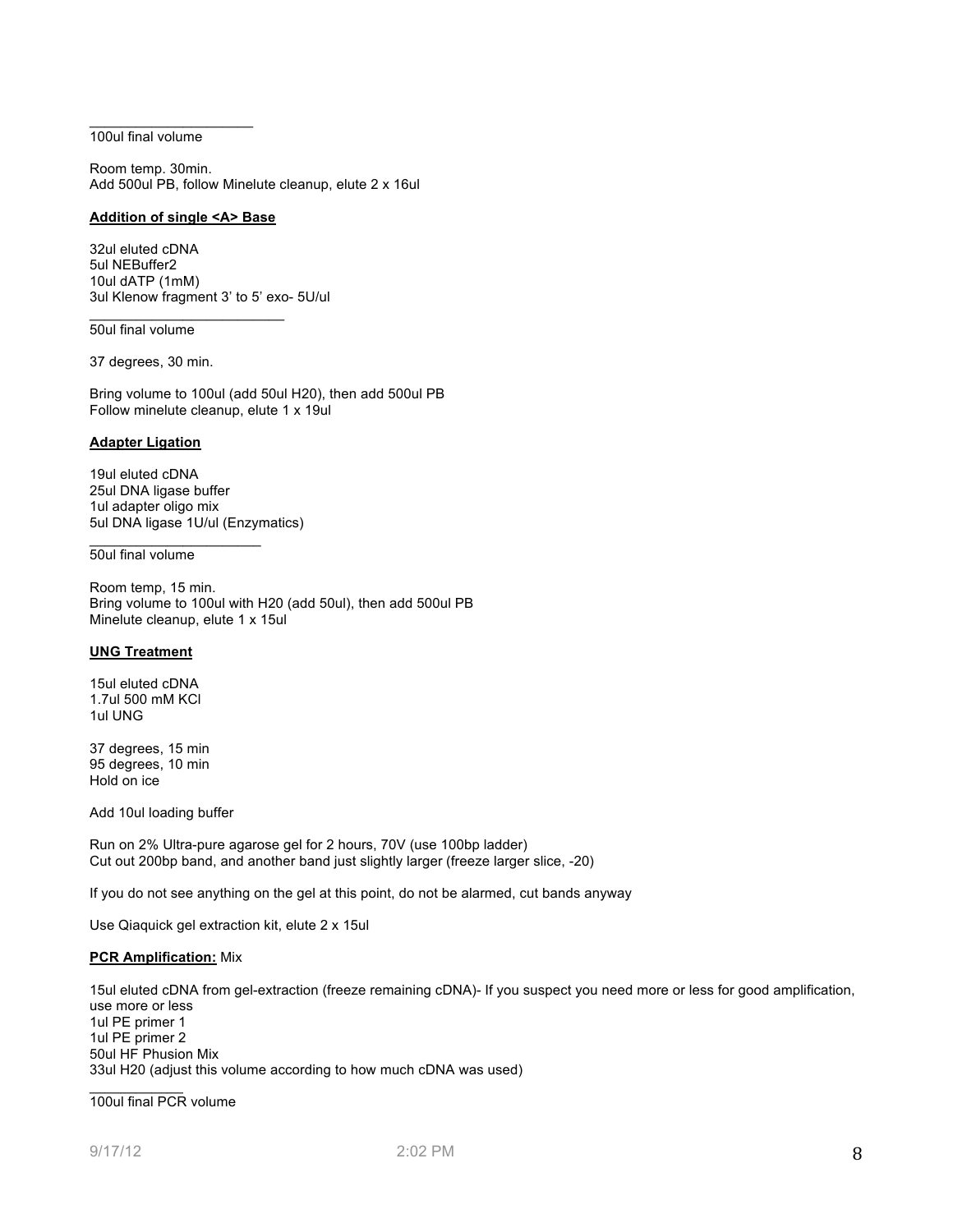98° 1 min

18 cycles of: 98° 10s 60° 30s 72° 30s

72° 5 min 4° hold

Add 500ul PB, Min-elute clean up, elute 1 x 15ul

Add 10ul loading dye, run on 2% gel at 70V for 2 hours

Cut distinct band (should be ~100bp larger than cDNA band) You may have more than 1 band at this point, cut whichever band is ~100bp larger than your cDNA cut was

Gel purify as before Elute 2 x 15ul Precipitate Resuspend 25ul H20

Measure library with Nanodrop (1ul) –very inaccurate. Run High sensitivity DNA chip (1ul)

## **DSN Normalization (Full protocol available in pdf format)**

To remove highly abundant DNA molecules derived from rRNA, tRNA and housekeeping genes

Materials needed: 1M HEPES Buffer 5M NaCl 5X Phusion Buffer and Polymerase (NEB #F-530) 10mM dNTPs 96 well V-bottom plate (Axygen #P96450V-C) DSN kit (Evrogen #EA001) 200 proof EtOH Microamp clear adhesive seal (AB #4306311) Buffer EB (found in Qiagen PCR clean up kits) Magnet stand 96 (Ambion #AM10027) SPRI beads (Agencourt AMPure #29152)

When the DSN kit arrives, dilute the lyophilized enzyme as such: Add 5ul DSN storage buffer per 10 DSN units Incubate at room temp. for 5 min Add equal volume of 100% glycerol

Mix by gently flicking, and spin briefly

Store diluted enzyme at -20.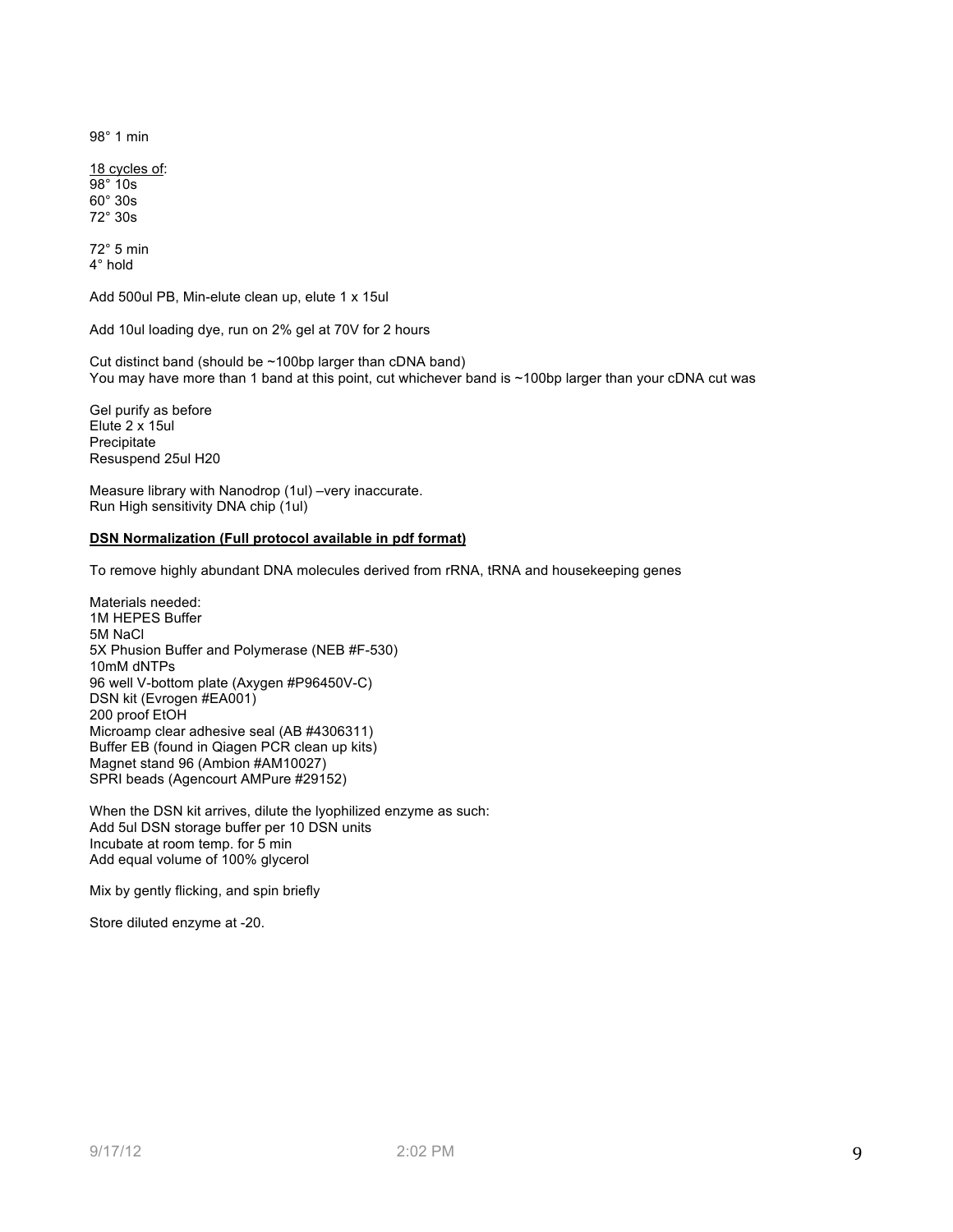## **Prepare Reaction Mix/Hybridization/DSN Treatment:**

Only do up to 4 reactions per PCR machine, this protocol is very sensitive!

Make 4X hybridization buffer:

For 100ul: 200ul 1M HEPES buffer 400ul 5M NaCl 200ul nuclease free H20

In a .2ml PCR tube mix:

| Reagent                        | Volume (ul)                                                                  |
|--------------------------------|------------------------------------------------------------------------------|
|                                |                                                                              |
| cDNA sample library (80-100ng) | 13.5 (may need to dilute or speed vac depending on<br>library concentration) |
| 4X Hybridization Buffer        | 4.5                                                                          |
| Total Volume per sample        | 18                                                                           |

Gently pipette to mix, and spin down briefly

Incubate mix in PCR machine: 2 minutes at 98° 5 hours at 68°

Program the PCR machine as such, to include downstream incubations: 98° 2min 68° 5 hours 68° 10min 68° 25min **End** 

Use heated lid, volume set to 18ul

After the 5 hour hybridization, proceed immediately to **DSN treatment**

For DSN treatment you will need a 68° heat lock located right next to the PCR machine

Dilute 10X Master buffer supplied with the DSN kit to 2X

Pre-heat 2X buffer in 68° heat block next to PCR for 20 minutes prior to end of hyb.

When 5 hours is over, pause PCR machine and add 20ul of 2X DSN buffer to each reaction, leaving everything on the block. Do NOT remove the sample from the PCR machine or buffer tubes from the heat block.

While pipetting out the buffer from the heatblock, keep PCR machine lid closed, pipette directly into sample tube on the PCR machine

Pipette gently up and down 5-8 times to mix

Close the lid and unpause the machine 10 minute incubation

After 10 minutes, pause the machine and add 2ul DSN enzyme to each reaction directly on block using a 2ul pipette

To mix, use a 100ul pipette set to 40ul and pipette up and down 5-8 times Do NOT remove tubes from PCR machine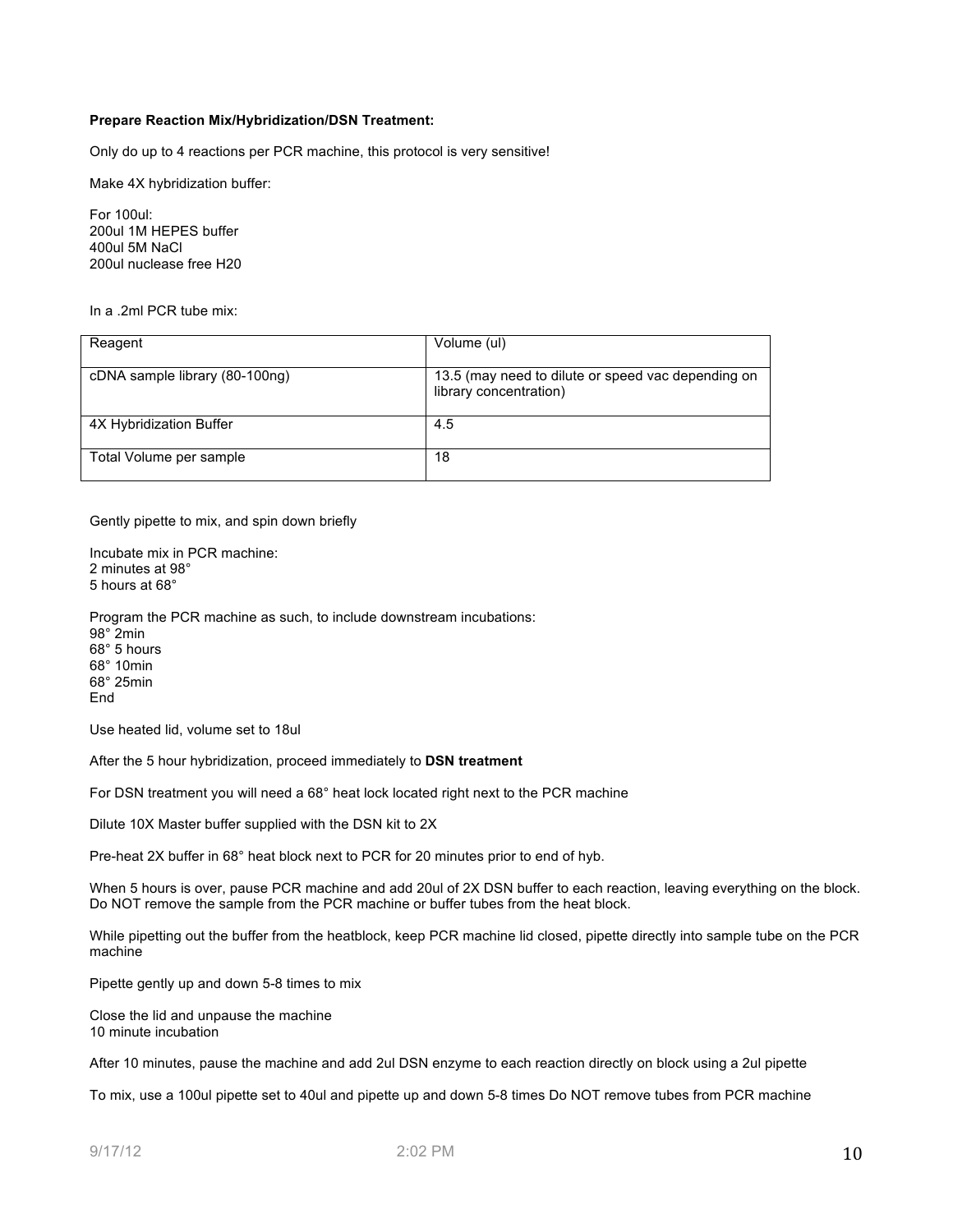Close lid and unpause the machine 25 minute incubation

At the end of 25 minutes, add 40ul of DSN stop solution to each reaction tube, mix by pipetting and spin briefly

You can stop here and store at -20.

## **Purify DSN Treated DNA templates**

## **(Copied directly from PDF protocol, nothing tricky here)**

This process purifies DSN treated DNA with SPRI beads.

Consumables User-Supplied: 96-well V-bottom plate Freshly prepared 80% Ethanol (EtOH) MicroAmp clean adhesive seal QIAGEN EB (provided in the MinElute PCR Purification Kit) SPRI beads

#### **Procedure**

**1.** Transfer 80 µl of the samples from step 10 of the *Add DSN Treatment* procedure to each well of a new, 96-well V-bottom plate.

**2.** Vortex the SPRI beads until they are well dispersed, then add 128 µl of well-mixed SPRI beads to each well of the 96-well V-bottom plate that contains the samples.

**3.** Gently pipette the entire volume up and down 8 times to mix thoroughly.

**4.** Incubate the plate for 5 minutes at room temperature.

**5.** Place the plate on the magnetic stand for 8 minutes at room temperature until the liquid appears clear. Do not remove the plate from the magnetic stand.

**6.** Remove and discard the supernatant from the plate with a pipette. Take care not to disturb the SPRI beads.

**7.** Add 180 µl of freshly prepared 80% EtOH to each well of the plate without disturbing the beads. Do not remove the plate from the magnetic stand.

**8.** Incubate the plate for 30 seconds at room temperature, then remove and discard the supernatant from each well using a multichannel pipette.

**9.** Repeat steps 6 and 7 once for a total of two 80% EtOH washes.

**10.** Seal the plate with a MicroAmp Clean Adhesive Seal.

**11.** Remove the plate from the magnetic stand and briefly centrifuge at 1,000 rpm for 10 seconds.

**12.** Remove the MicroAmp Clean Adhesive Seal.

**13.** Place the plate on the magnetic stand for 30 seconds at room temperature, then remove and discard the EtOH using a 10 µl pipette.

**NOTE** To verify that the solution is clear, use a pipette to extract some supernatant to more closely view the beads. If not all beads are precipitated, carefully return the supernatant to the well without disturbing the pellet.

**14.** Heat the plate on the pre-heated heat block for 1–2 minutes at 37°C until the pellet appears dry (A PCR machine set to 37° hold works well for this step).

**15.** Add 30 µl of QIAGEN EB to the pellet to elute the DNA. Gently pipette the entire volume up and down 5 times to mix thoroughly.

**16.** Incubate the plate for 2 minutes at room temperature, then gently pipette the entire volume up and down 10 times to mix thoroughly.

**17.** Place the plate on the magnetic stand for 1 minute at room temperature.

**18.** Transfer all of the supernatant to an new, nuclease-free, 200 µl PCR tube.

**NOTE** Over-dried beads will contain many cracks in the pellet. If this is the case, place the plate in the magnetic stand. The bead pellet is very light when over-dried and will be easily blown out of the well. If the bead is not dry enough, the DNA recovery rate is lower due to the remaining EtOH.

**NOTE** If the beads are over-dried, you will need to incubate the plate a longer time.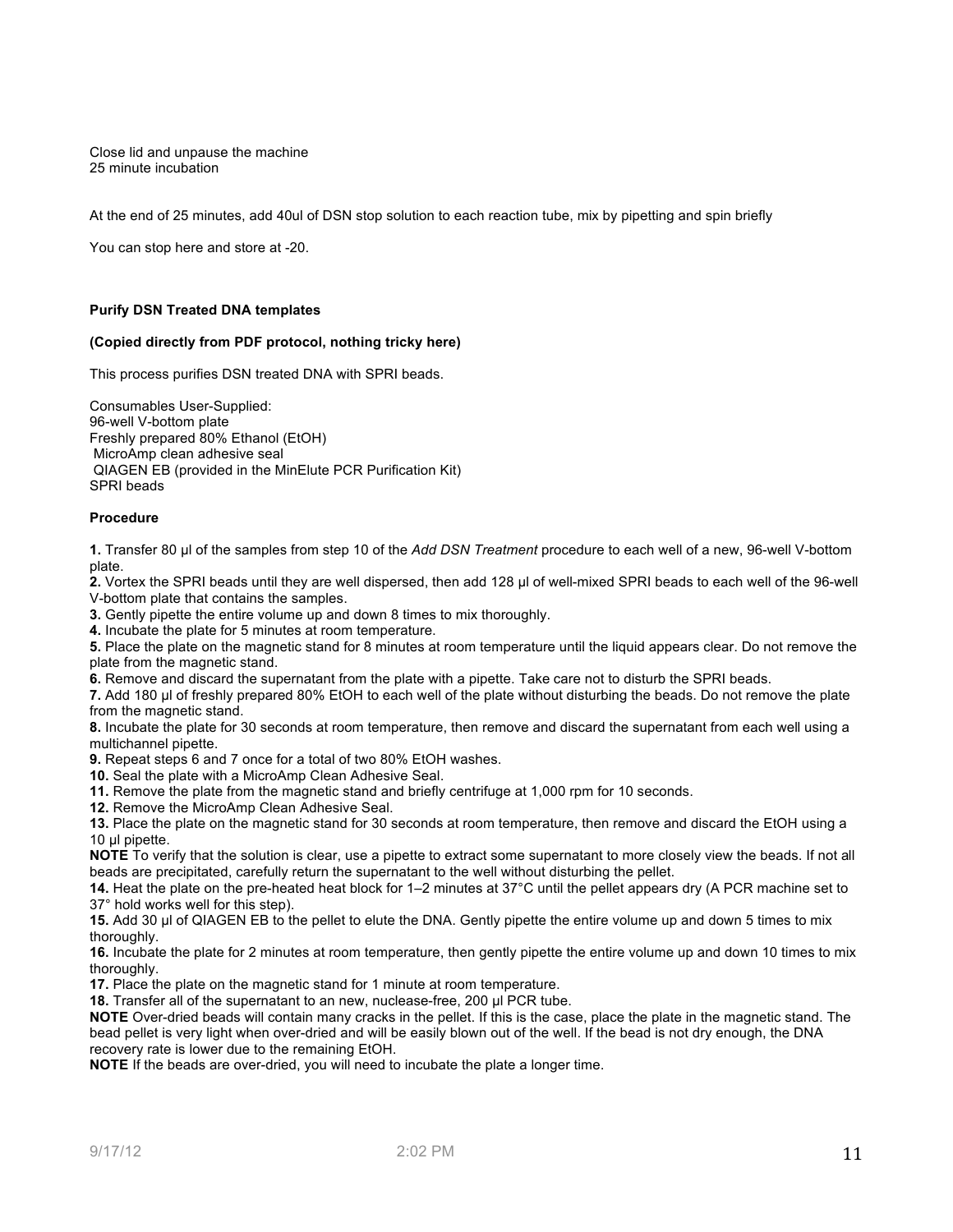## **Enrich DNA Fragments**

User supplied: 5X Phusion Buffer (Finnzymes only) Phusion Polymerase (Finnzymes only) 10mM dNTP's Illumina PCR primer PE1.0 Illumina PCR primer PE2.0

For a 50ul PCR:

20ul reaction mix (always make at least double the mix, even if doing only one reaction. since such small volumes are needed):

10ul Phusion Buffer 1ul 10mM dNTPs .5ul primer PE1.0 .5ul primer PE2.0 .5ul Phusion DNA Polymerase 7.5ul H20

20ul

 $\frac{1}{2}$ 

 $\frac{1}{2}$ 

Add reaction mix to 30ul DSN treated DNA

50ul final volume

PCR program:

98° 30s

12 cycles of: 98° 10s 65° 30s 72° 30s

72° 5min 10° hold

## **Purify PCR products (taken from PDF protocol)**

This process purifies PCR product with SPRI beads.

Consumables User-Supplied 96-well V-bottom plate Freshly prepared 80% Ethanol (EtOH) MicroAmp clean adhesive seal QIAGEN EB (provided in the MinElute PCR Purification Kit) SPRI beads

Procedure

**1.** Transfer 50 µl of the samples from step 3 of the *Enrich DNA Fragments* procedure to each well of a new, 96-well V-bottom plate.

**2.** Vortex the SPRI beads until they are well dispersed, then add 80 µl of well-mixed SPRI beads to each well of the 96-well V-bottom plate containing samples. Gently pipette the entire volume up and down 8 times to mix thoroughly. **3.** Incubate the plate for 5 minutes at room temperature.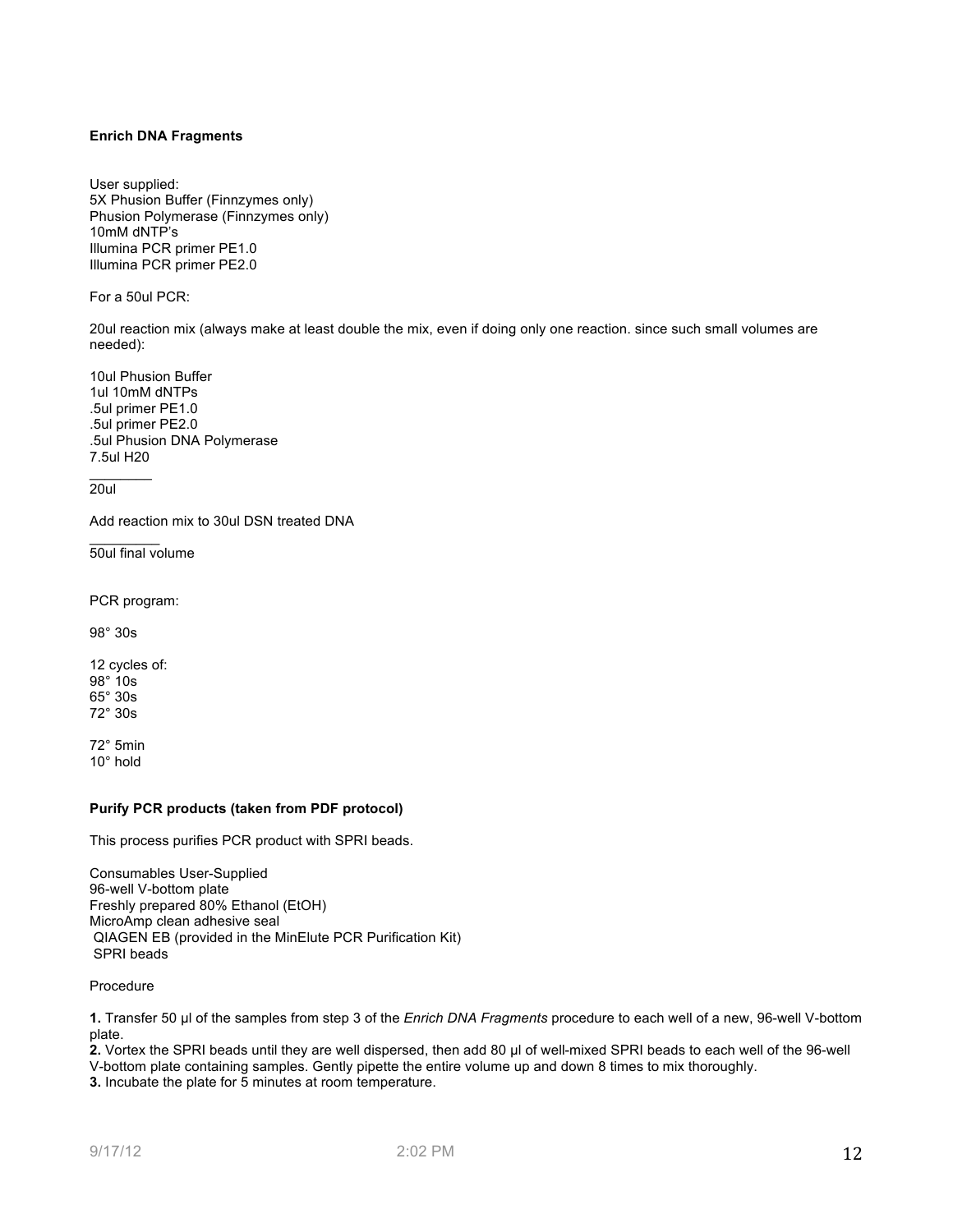**4.** Place the plate on the magnetic stand for 8 minutes at room temperature until the liquid appears clear. Do not remove the plate from the magnetic stand.

**5.** Remove and discard the supernatant from the plate with a pipette. Take care not to disturb the SPRI beads.

**6.** Add 180 µl of freshly prepared 80% EtOH to each well of the plate without disturbing the beads. Do not remove the plate from the magnetic stand.

**7.** Incubate the plate for 30 seconds at room temperature, then remove and discard the supernatant from each well using a multichannel pipette.

**8.** Repeat steps 6 and 7 once for a total of two 80% EtOH washes.

**9.** Seal the plate with a MicroAmp Clean Adhesive Seal.

**10.** Remove the plate from the magnetic stand and briefly centrifuge at 1,000 rpm for 10 seconds. **11.** Remove the MicroAmp Clean Adhesive Seal.

**12.** Place the plate on the magnetic stand for 30 seconds at room temperature, then remove and discard the EtOH using a 10 ul pipette.

**NOTE** To verify that the solution is clear, use a pipette to extract some supernatant to more closely view the beads. If not all beads are precipitated, carefully return the supernatant to the well without disturbing the pellet.**15** DSN Normalization Sample Preparation Guide - Early Access Protocol

**13.** Heat the plate on the pre-heated heat block for 1–2 minutes at 37°C until the pellet appears dry (use PCR machine at 37° hold).

**14.** Add 20 µl of QIAGEN EB to the pellet to elute the DNA. Gently pipette the entire volume up and down 5 times to mix thoroughly.

**15.** Incubate the plate for 2 minutes at room temperature, then gently pipette the entire volume up and down 10 times to mix thoroughly.

**16.** Place the plate on the magnetic stand for 1 minute at room temperature.

**17.** Transfer all of the supernatant to an new, nuclease-free, 200 µl PCR tube (1.5ul eppendorf tube is fine also). Store the tube at -15° to -25°C. The amplification of heavily expressed genes should be reduced in the normalized samples. **NOTE** Over-dried beads will contain many cracks in the pellet. If this is the case, place the plate in the magnetic stand. The bead pellet is very light when over-dried and will be easily blown out of the well. If the bead is not dry enough, the DNA recovery rate is lower due to the remaining EtOH.

**NOTE** If the beads are over-dried, you will need to incubate the plate a longer time.

Measure concentration with nanodrop

Check DSN normalized library with bioanalzyer on high sensitivity DNA chip

Dilute to 10nM (do not have to use whole library)

Prior to cluster generation we add PhiX at 1%.